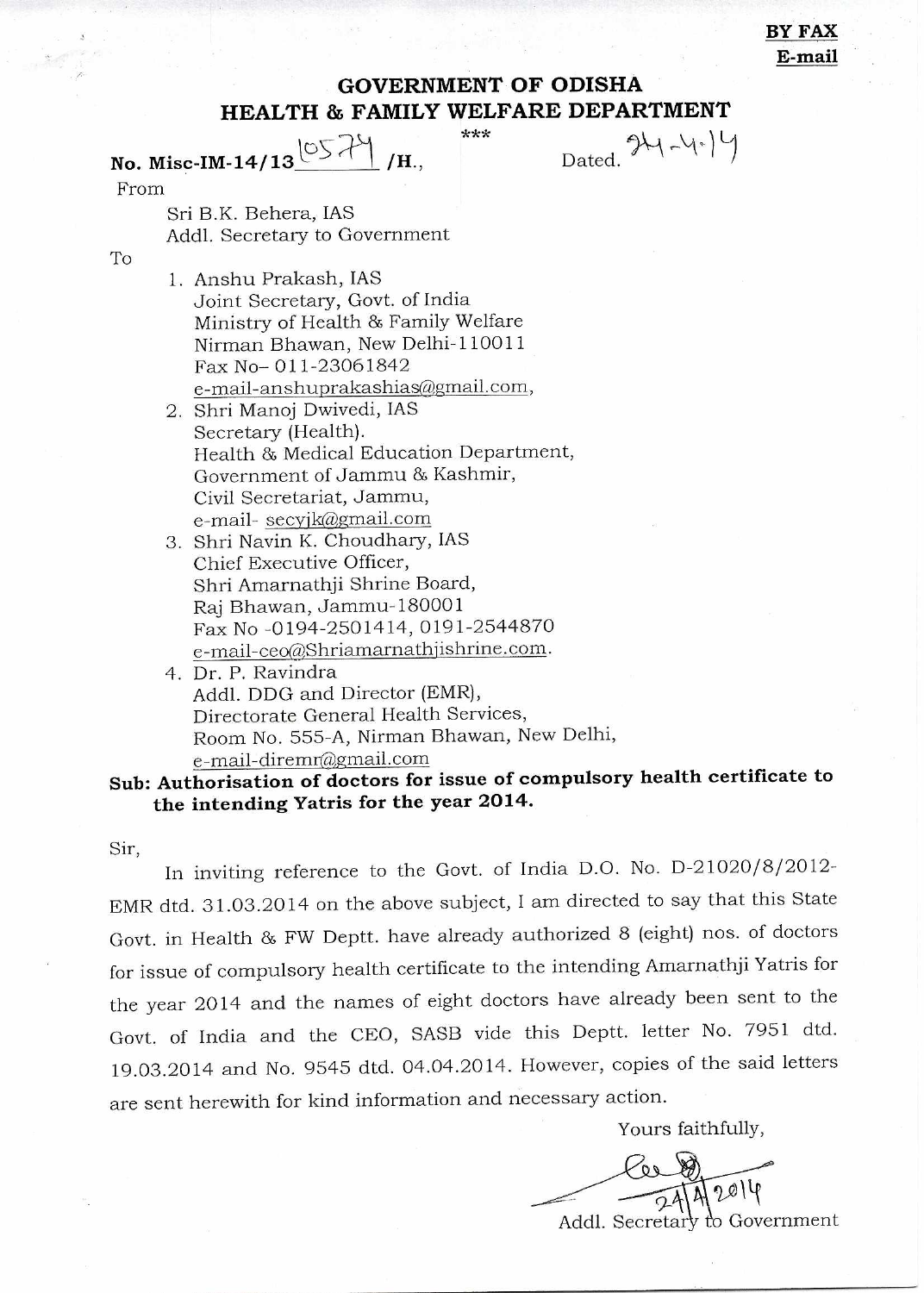## **GOVERNMENT OF ODISHA HEALTH & FAMILY WELFARE DEPARTMENT**

No.  $\frac{9545}{\text{Misc-M.14/13}}$   $\cdots$ <br>Misc. IM. 14/13 **Misc-IM-14/13** 

From

Shri P. K. Mohapatra, IAS Principal Secretary to Government.

To

1. Shri Manoj Dwivedi, IAS Secretary (Health), Health & Medical Education Department, Government of Jammu & Kashmir, Civil Secretariat, Jammu, e-mail-secyjk@gmail.com.

- 2. Shri Navin K. Choudhary, IAS Chief Executive Officer, Shri Amarnathji Shrine Board, Raj Bhawan, Jammu-180001, e-mail-ceo@shriamarnathjishrine.com.
- 3. Dr. P. Ravindran, Addl. DDG and Director (EMR), Directorate General Health Services, Room No.555-A, Nirman Bhawan, New Delhi, e-mail-diremr@gmail.com.

Sub: Authorization of doctors for issue of compulsory health certificate to the intending Yatries for the year 2014.

Sir,

In continuation to this Department letter No.7951/H., Dated. 19.03.2014, I am to say that the following doctors have been authorized for issue of compulsory health certificate to the intending Yatries for Yatra for the year 2014 in addition to the four doctors earlier authorized.

| SI.<br>No. | Name of the doctor with designation                               | Cell No.    | e-mail                  |
|------------|-------------------------------------------------------------------|-------------|-------------------------|
| 1.         | Dr. Saraswata Mishra,<br>Medicine Specialist, DHH, Angul.         | 09437157440 |                         |
| 2.         | Dr. Bhabani Sankar Pani,<br>Medicine Specialist, DHH, Balasore.   | 09437264906 | drbhabanipani@gmail.com |
| 3.         | Dr. Sunil Kumar Bhatra,<br>Medicine Specialist, DHH, Koraput.     | 09437047594 |                         |
| 4.         | Dr. Hasibul Alam Khan,<br>Senior Medical Officer, RGH, Rourkela., | 09437612606 | drhakhanrkl@gmail.com   |

**In** this connection, it is also to inform that Dr. Aswini Kumar Baral, Joint Director (MAR), 0/0 DHS (0), Bhubaneswar has been nominated as the State Nodal Officer for Shri Amamathji Yatra for 2014. His official Telephone No.0674-2323306/2390825.

This may be operated at this Shri Amamathji Shrine Board website.

Yours faithfully,  $t\geq 1.2e^{14}$ Principal Secretary to Government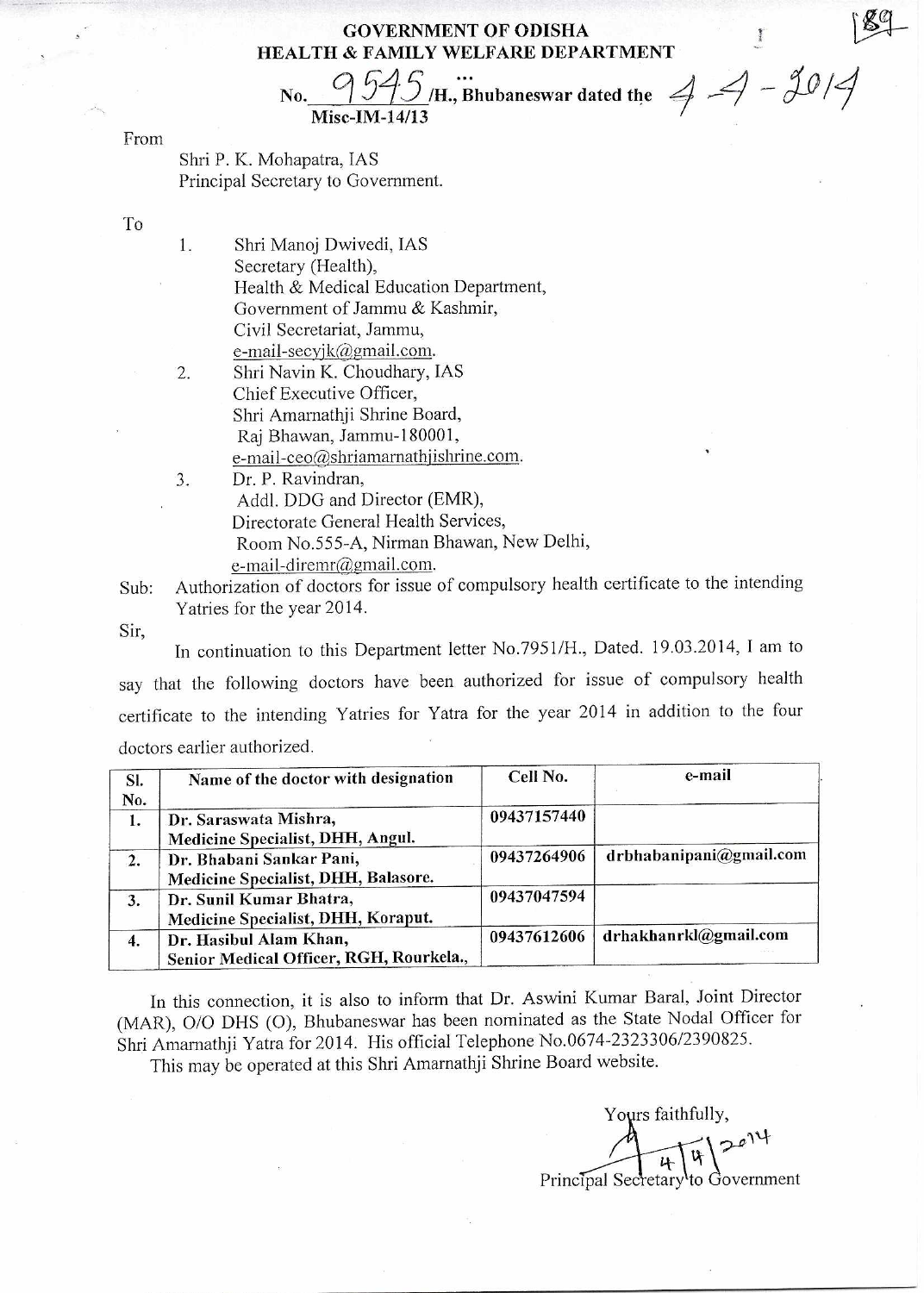## GOVERNMENT OF ODISHA HEALTH & FAMILY WELFARE DEPARTMENT

*FAX* 

δ,

No.  $\frac{795}{}$  / *H.*, Bhubaneswar dated the *19* 0 **5** Misc-IM-14/13

From

Shri P. K. Mohapatra, 1AS Principal Secretary to Government.

To

- 1. Shri Manoj Dwivedi, 1AS Secretary (Health), Health & Medical Education Department, Government of Jammu *&* Kashmir, Civil Secretariat, Jammu, e-mail-secyjk@gmail.com. 2. Shri Navin K. Choudhary, IAS
- Chief Executive Officer, Shri Amarnathji Shrine Board, Raj Bhawan, Jammu-180001, e-mail-ceo@shriamarnathjishrine.com.
- 3. Dr. P. Ravindran, Addl. DDG and Director (EMR), Directorate General Health Services, Room No.555-A, Nirman Bhawan, New Delhi, e-mail-diremr@gmail.com.
- Sub: Authorization of doctors for issue of compulsory health certificate to the intending Yatries for the year 2014.

Sir,

I am to say that the following doctors have been authorized for issue compulsory health certificate to the intending Yatries for Yatra for the year 2014.

| SI.<br>No. | Name of the doctor with designation                                                               | Cell No.    | e-mail                   |
|------------|---------------------------------------------------------------------------------------------------|-------------|--------------------------|
| 1.         | Dr. C. B. K. Mohanty (Medicine)<br>Prof. & HoD, SCB Medical College &<br>Hospital, Cuttack.       | 09437044645 | drcbkmohanty30@gmail.com |
| 2.         | Dr. Diptimayee Tripathy (Medicine)<br>Prof. & HoD, MKCG Medical College<br>& Hospital, Berhampur. | 09437291422 | drmishradp@gmail.com     |
| 3.         | Dr. Manoj Mohapatra (Medicine)<br>Prof. & HoD, VSS Medical College &<br>Hospital, Burla.          | 09437058991 | manoj@redifmail.com      |
| 4.         | Dr. K. C. Sahoo,<br>Specialist in Medicine, Capital Hospital,<br>Bhubaneswar.                     | 09437051930 | dr.kailash63@gmail.com   |